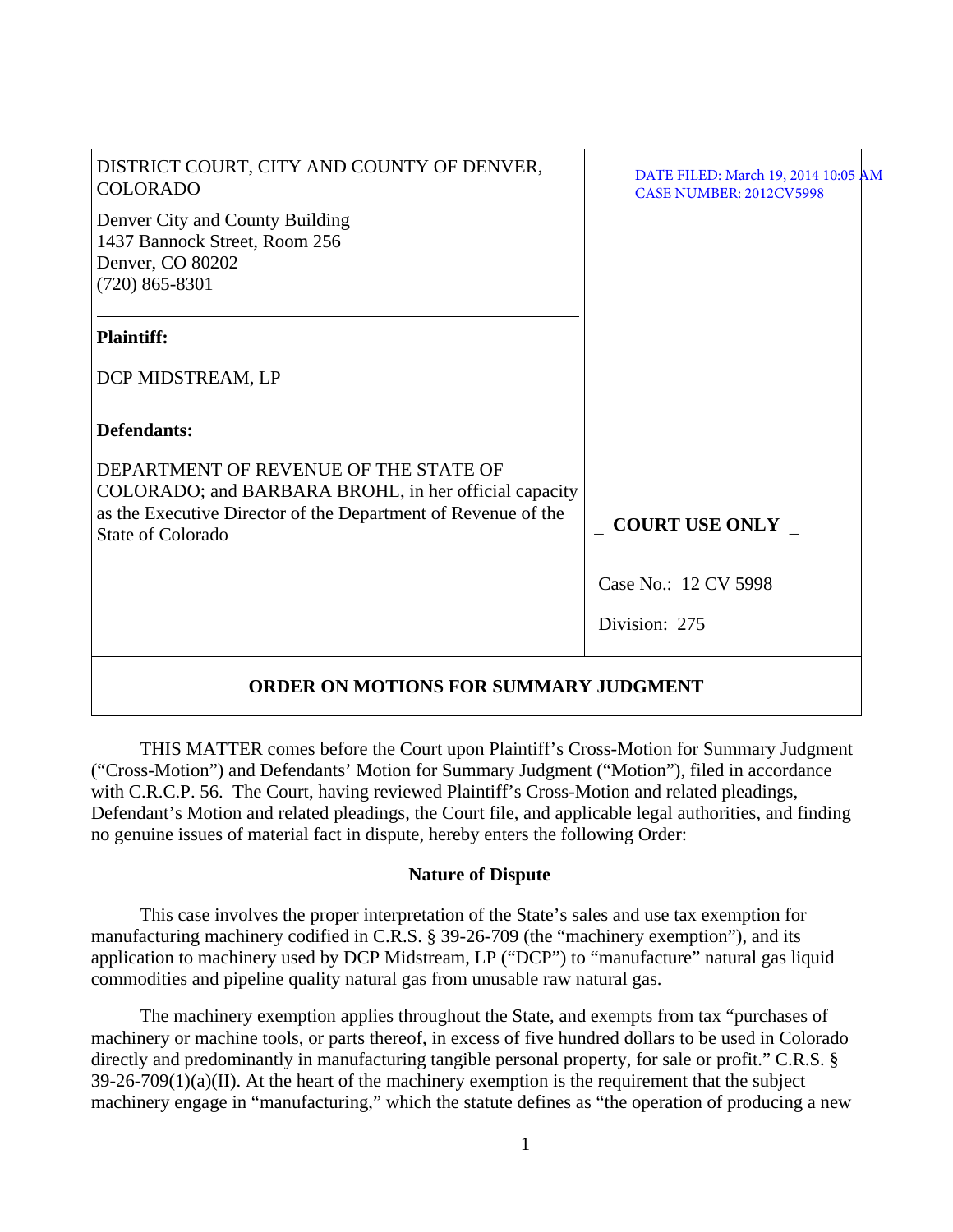product, article, substance, or commodity different from and having a distinctive name, character, or use from raw or prepared materials." C.R.S. § 39-26-709(1)(c)(III). The State Legislature enacted the machinery exemption in 1979.

In the Final Determination below, the Executive Director determined that DCP did not qualify for this exemption. The Executive Director concluded that the inclusion of the words "refining" and "processing" in a 1991 amendment to a different exemption statute found in the Urban and Rural Enterprise Zone Act, C.R.S. § 39-30-106 (the "enterprise zone exemption"), had the effect of excluding from the scope of "manufacturing" under C.R.S. § 39-29-709(1)(c)(III) all activities that include elements of "refining" or "processing." *See* Affidavit of Mark Medina ("Medina Affidavit"), Exh. A (Final Determination DD-628). The Department has adopted the Executive Director's analysis as its primary argument in the case. In other word the Department argues that DCP was entitled to the "manufacturing exemption" until the 1991 amendment which changed DCP entitlement to an "enterprise zone exemption" if the machinery is located in an enterprise zone. The Department argues that you may be subjection to one or the other exemption, but not both because they are mutually exclusive.

DCP asks the Court to reject the Department's analysis as a matter of law. Specifically, DCP asks the Court to rule that: (1) whether DCP qualifies for the State-wide machinery exemption must be determined solely by the terms of C.R.S. § 39-26-709, including its definition of "manufacturing"; and (2) the enterprise zone exemption statute, C.R.S. § 39-30-106, has no bearing on that analysis.

#### **Legal Standards**

A party may move for determination of a question of law without or without supporting affidavits. C.R.C.P. 56(h). "If there is no genuine issue of any material fact necessary for the determination of the question of law, the court may enter an order deciding the question." *Id*.

When a trial court is presented with cross-motions for summary judgment, the court must consider each motion separately, review the record, and determine whether a genuine dispute as to any fact material to that motion exists." *AviComm, Inc. v. Colorado PUC*, 955 P.2d 1023, 1029 (Colo. 1998). Summary judgment is appropriate if there are no genuine issues of material fact and the moving party is entitled to judgment as a matter of law. C.R.C.P. 56(c). The Court agrees with the parties that no genuine issues of material fact require a trial in this case.

This matter is subject to *de novo* review. C.R.S. § 39-21-105(2)(b). DCP bears the burden to establish its right to the statewide manufacturing machinery tax exemption under C.R.S. § 39 26 709. See C.R.S. § 39-21-105(2)(b) ("taxpayer shall have the burden of proof with respect to the issues raised in the notice of appeal").

The parties have agreed that C.R.S. § 39-26-709 is clear and unambiguous. The Court agrees with the parties that C.R.S. § 39 26 709 is clear and unambiguous. However, the Court finds that C.R.S. § 39-30-106 is not clear and unambiguous.

"The proper construction of a statute is a question of law[.]" *Alvarado v. People*, 132 P.3d 1205, 1207 (Colo. 2006). A court's "fundamental responsibility in construing a statute is to give effect to the General Assembly's purpose and intent in enacting it." *Id*. If the plain language of a statute is clear and unambiguous, the statute should be interpreted according to its plain meaning. *Hernandez v. People*, 176 P.3d 746, 751 (Colo. 2008). When a statute is ambiguous and susceptible to more than one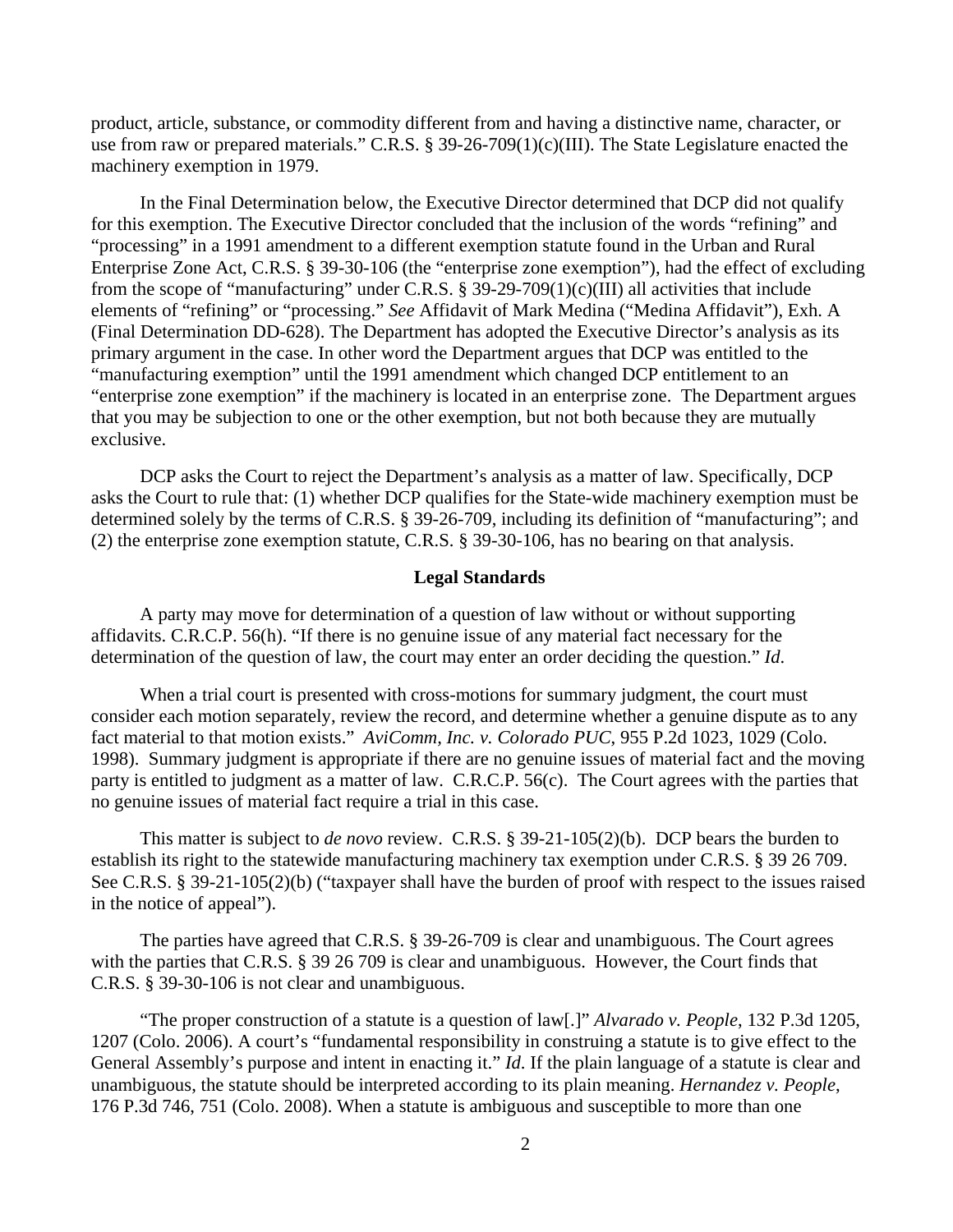reasonable interpretation, courts consider various statutory construction aides to determine the legislative intent, including the legislative declaration, purpose and history. *Id*. at 751-53; *State v. Nieto*, 993 P.2d 493, 501 (Colo. 2000).

When interpreting tax statutes, a court should not view the power to impose taxes expansively, and should resolve doubts in favor of the taxpayer*. Ball Corp*., 51 P.3d at 1056. There is a longstanding rule followed in Colorado that "the taxing power and taxing acts are construed strictly against the taxing authority and in favor of the taxpayer." *Rocky Mountain Prestress, Inc. v. Johnson*, 194 Colo. 560, 564 n. 2, 574 P.2d 88, 91 n. 2 (1978) (quoting *City & County of Denver v. Sweet*, 138 Colo. 41, 52, 329 P.2d 441, 447 (1958)).

However, this presumption is reversed when the court is construing an exemption from a tax. When a taxpayer is claiming an exemption, "we presume that taxation is the rule and exemption from taxation is the exception." *Telluride Resort & Spa, L.P. v. Colorado Dep't of Revenue*, 40 P.3d 1260, 1264 (Colo.2002). "The taxpayer has the burden of proving entitlement to the exemption claimed." Id.

"The interpretation of a statute by the agency charged with its enforcement is entitled to deference, but the reviewing court is not bound by such interpretation, especially in cases where the law has been misapplied or misconstrued." *Ball Corp*., 51 P.3d at 1056 (citing *Huddleston v. Bd. of Equalization*, 31 P.3d 155, 160 (Colo.2001)). The rules of construction applicable to the interpretation of administrative agency regulations are the same as those applicable to statutes. *Woolsey v. Colorado Dep't of Corr.*, 66 P.3d 151, 153 (Colo.App.2002).

## **Undisputed Material Facts**

Weld County holds large deposits of crude oil and raw natural gas. To obtain these materials, an exploration and production company drills a wellbore into the earth to reach the producing reservoir. The exploration and production company installs at the well site the machinery needed to extract the crude oil and raw natural gas from the reservoir and bring it to the surface. DCP is not an exploration and production company. DCP does not own or install any machinery at well sites in Colorado. DCP does not drill or own any wells in Colorado. DCP does not extract any crude oil or raw natural gas from underground reservoirs in Colorado. Affidavit of Joseph Kuchinski ("Kuchinski Affidavit"), ¶¶ 3-5.

Once the wellbore is complete, pressure causes a mixture of crude oil, water, raw natural gas, and other materials to rise to the earth's surface. When the mixture reaches the surface, it is routed to a wellhead separator located near the wellbore. A wellhead separator is a passive device in which the crude oil, water, and raw natural gas separate naturally, by gravity, due to their different weights and densities. The exploration and production company owns the wellhead separator. DCP does not own any wellhead separators in Colorado. *Id*., ¶¶ 6-7.

DCP acquires the raw natural gas from the exploration and production company only after it exits the wellhead separator. When DCP acquires the raw natural gas, it is in gaseous form and unusable by end consumers. The exploration and production company keeps the crude oil for itself and returns the water to the earth. *Id*., ¶¶ 8-9. 4

When DCP acquires the raw gas, it is not a useable product in the consumer marketplace. It cannot be used to power a home furnace, run a car's engine, or fuel a barbeque grill. The raw gas that DCP acquires in Weld County is only useable by DCP and other midstream companies as a raw material to manufacture NGLs and marketable natural gas. The raw gas also is not a merchantable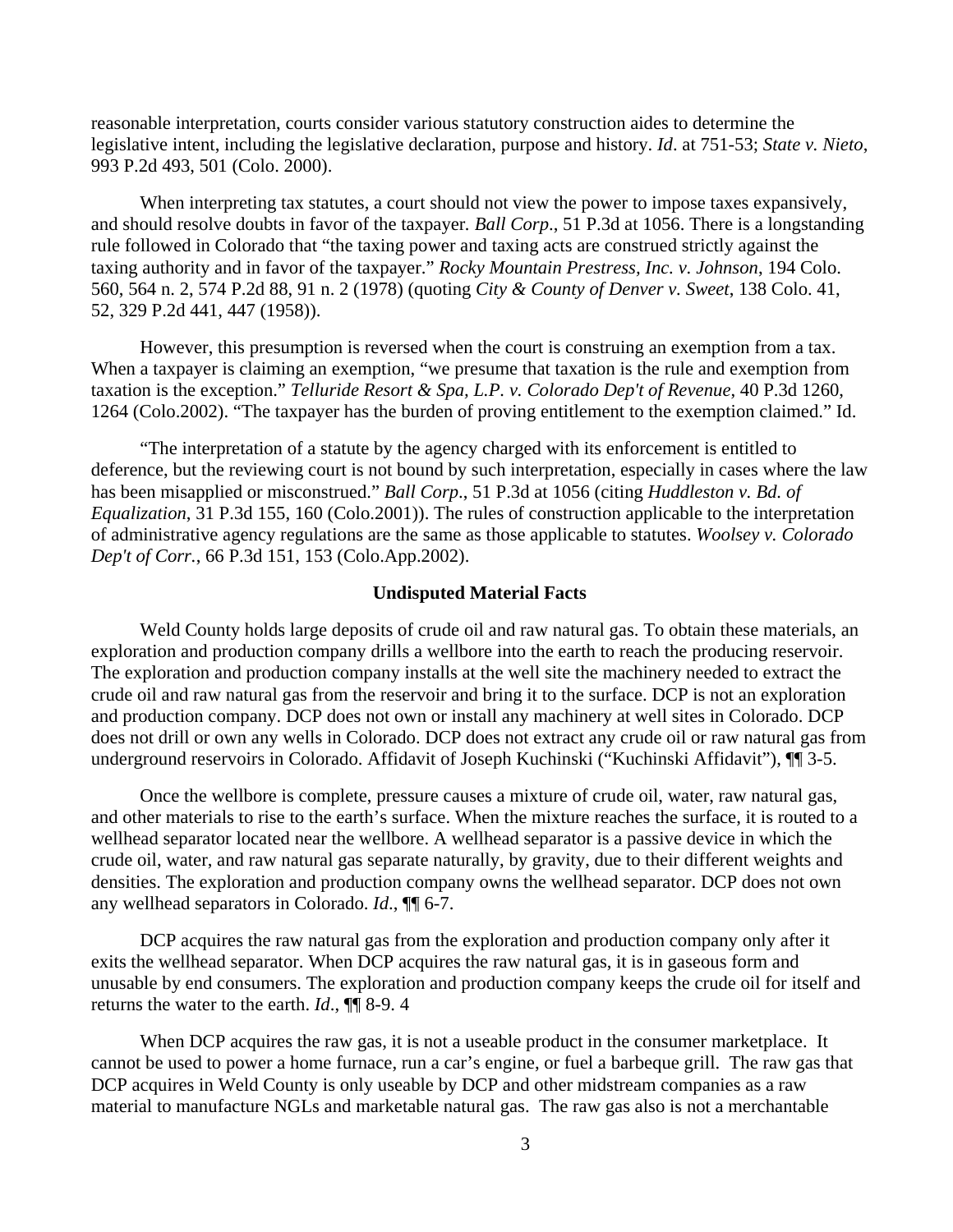product in the commercial marketplace. Raw gas is not a commodity sold in the commodities markets. The only type of business that might want to purchase raw gas from DCP is another midstream company that would use it as a raw material to manufacture the same types of finished products that DCP manufactures.

DCP produces a number of different liquid hydrocarbon products and commodities. These include liquid propane, butane, and natural gasoline (a liquid mixture of pentane and other hydrocarbons). These products are known as natural gas liquids or NGLs. DCP also produces a gaseous hydrocarbon product known as residue gas, but more commonly referred to as natural gas or methane. This is the product we use in our homes and businesses. DCP further produces and sells a mixture of NGLs known in the industry as Y-grade product, as well as a premium crude oil product known in the industry as stabilized condensate.

The NGLs and natural gas products produced by DCP are regularly traded as distinct commodities on commodity exchanges throughout the world. The additional products produced by DCP are regularly sold in the marketplace to third parties. All of the products and commodities produced by DCP must meet commercial and legal specifications to be sold in the marketplace.

The NGLs produced by DCP are in liquid form. There are no natural occurring reservoirs of NGLs. NGLs do not exist in nature. NGLs must be maintained in artificial conditions to maintain their liquid form. Each NGL also has a unique molecular weight, boiling point, freezing point, and British Thermal Unit ("BTU") energy content, as well as many other differing technical characteristics.

The natural gas or methane product produced by DCP is known as commodity grade or pipeline quality because it meets the commercial and legal specifications to be accepted and transported to market by pipeline transportation companies. It is safe for use in homes and businesses. This pipeline quality natural gas is not found in nature. The natural gas produced by DCP also has unique technical characteristics, including a distinct molecular weight, boiling point, freezing point, and BTU content.

The NGLs and natural gas produced by DCP have many uses. Liquid propane is used, for example, to dry crops; in homes for heating, cooking, and hot water; and in industry to power turbines and other machinery. Liquid butane is used in gasoline blending to promote cold-starting and resist vapor lock; and in the petrochemical industry to make specialty chemicals and plastics. Liquid natural gasoline often is used as a motor fuel. Marketable natural gas or methane is one of the most widelyused residential, commercial, and industrial fuel sources around the world. It is used every day for home furnaces, stoves, and water heaters, as well as many other commercial and industrial uses.

To make these marketable NGL products, DCP must apply manufacturing procedures to the raw gas. Once DCP takes ownership of the raw gas at the wellhead, it routes the gas through a system of gathering pipes to a gas plant or a field compression station, where its manufacturing process begins. During the 2000 to 2004 time frame, DCP owned and operated seven gas plants and twelve field compression stations in the Weld County operating region. The machinery and equipment at issue in the case is located at these facilities and includes compressors, coolers, dehydrators, heat exchangers, turbo-expanders, fractionation units, condensate stabilizers and other types of machinery and equipment. Since the 2000 to 2004 period at issue, DCP also has added amine units to its Colorado gas plants. None of the subject machinery or equipment is located in a state-designated enterprise zone. All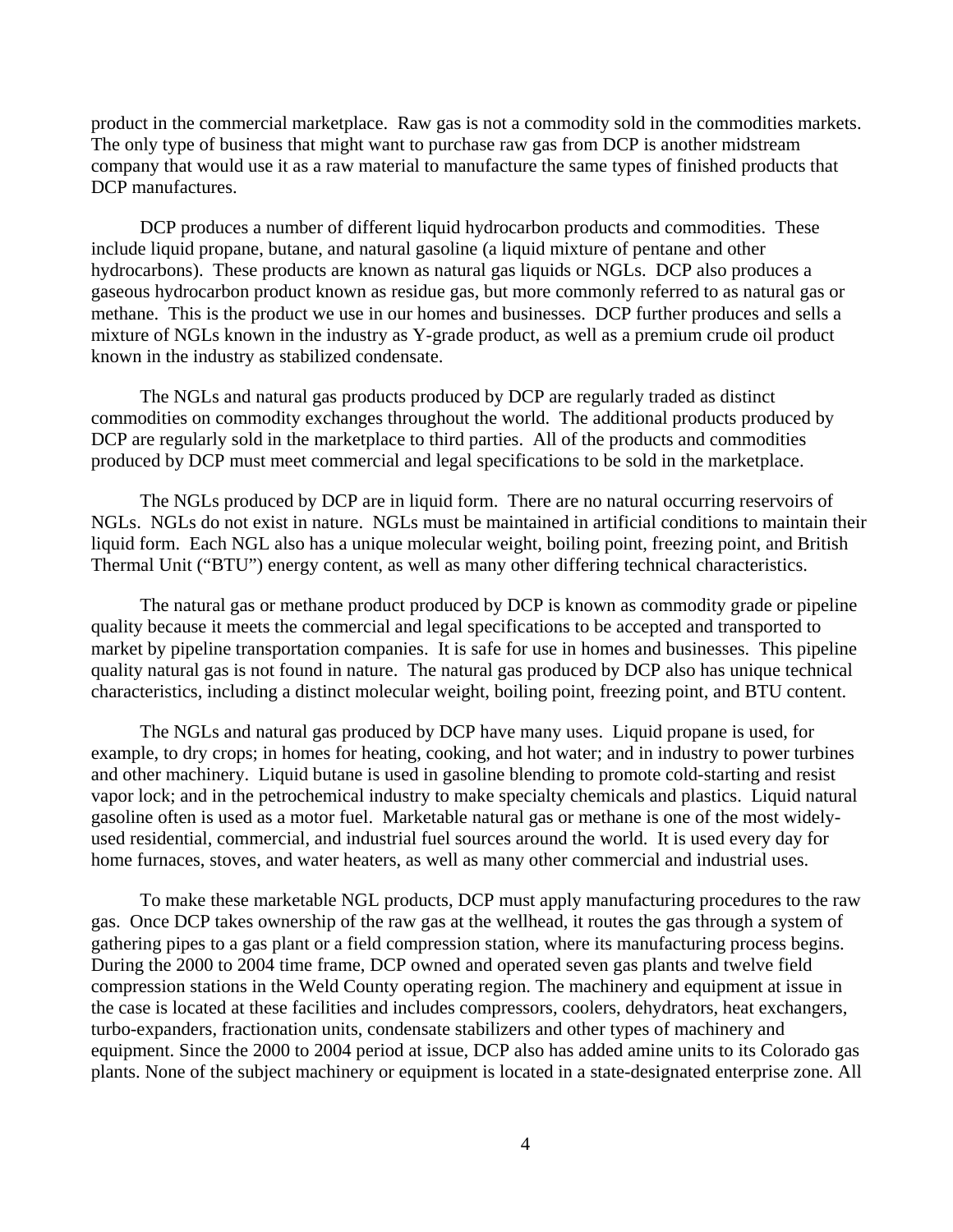of this machinery works in a harmonious and integrated fashion to produce DCP's products and commodities.

To produce NGLs and marketable natural gas, DCP must first increase the pressure of the gas to very high levels of 900 to 1000 psi. DCP uses machines called compressors to compress the raw gas in stages from field levels (50-200 psi) to gas plant operating levels (900-1000 psi). As the gas is compressed, its temperature rises to more than 200°F. Machines known as coolers reduce the temperature of the gas to proper operating temperature levels while still preserving its high pressure.

As the gas cools in the coolers, a liquid known as raw condensate falls out. DCP collects the raw condensate and transports it to condensate stabilizers. A condensate stabilizer applies heating and cooling in multiple stages to produce a liquid product, commonly known as stabilized condensate, which DCP sells as a premium crude oil product.

DCP currently uses amine units or "treaters" in its Colorado gas plants, which were added after the 2000 to 2004 period at issue. DCP employs amine units to apply an amine solution to the gas to remove unwanted elements, such as carbon dioxide and hydrogen sulfide, through a chemical reaction. The amine solution forms molecular bonds with the carbon dioxide and hydrogen sulfide molecules, allowing those elements to be removed from the raw gas. Following the amine unit, DCP uses dehydrator machines to remove any residual water vapor from the gas. Commodity market specifications for NGLs and natural gas permit only minute levels of water in the products.

DCP next uses machinery known as heat exchangers and turbo expanders to continue the transformation of the gas into NGLs and marketable natural gas. These machines work in tandem. A series of heat exchangers first progressively reduce the temperature of the still highly pressurized gas to temperatures well below zero. Next, the turbo-expander dramatically lowers the pressure of the very cold gas from roughly 900 psi to 250 psi. This substantial change in pressure causes the gas to expand and reach even colder, cryogenic temperatures of -160°F. The tremendous changes in pressure, coupled with cryogenic temperatures, cause a substantial portion of the gas to liquefy into an aggregated NGL product known as "Y-grade" product. DCP sells the Y-grade product directly from its gas plants when it is economical to do so.

DCP also employs fractionation units in certain of its Weld County gas plants. These machines convert the Y-grade product into NGLs, including liquid propane, butane, and natural gasoline. Fractionation is a necessary step in the manufacturing process that is required to produce NGLs and marketable natural gas meeting the unique specifications required by each specific commodity market. Tanker trucks owned by DCP's customers regularly arrive at DCP's plants to purchase these discrete commodities.

In addition to converting raw gas into NGLs, DCP's manufacturing process also converts a portion of the raw gas input into pipeline-quality natural gas or methane, which is sold on commodity exchanges for use by consumers in homes, businesses, and factories. DCP sells this natural gas to third parties as its exits the tailgate of a gas plant and enters transportation pipelines owned by other companies.

Each of the machines described above, along with related machinery and equipment, is needed to produce NGLs. The machines operate dynamically and in harmony to produce new products and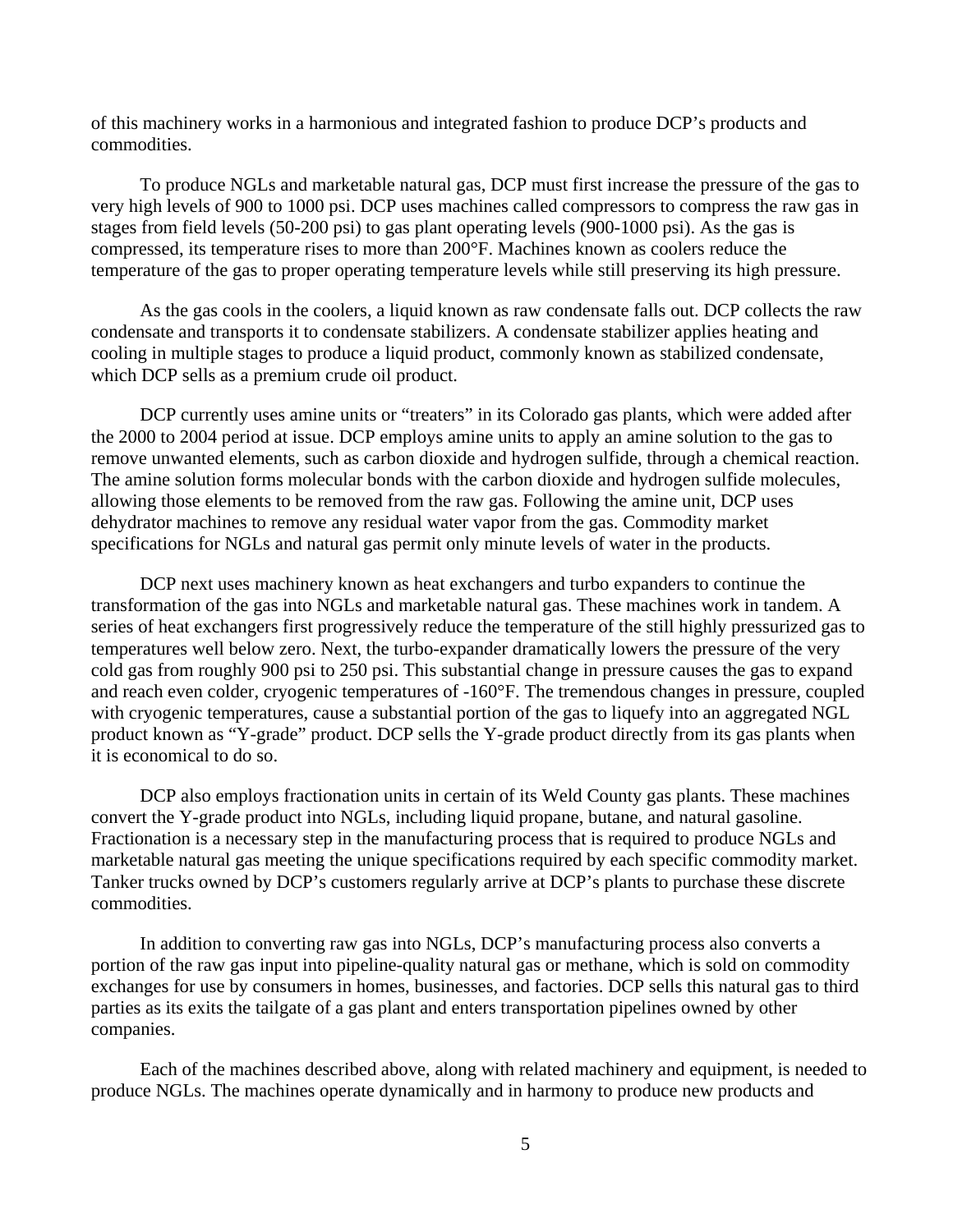commodities by applying tremendous forces to raw gas, including dramatic changes in pressure and temperature. If not for companies like DCP, NGLs would not exist. DCP similarly could not produce pipeline-quality residue gas without the machinery discussed above. If not for companies like DCP, pipeline-quality natural gas would not exist.

DCP sometimes performs the compression, cooling, and dehydrating elements of its manufacturing process at a field compression station. In these situations, DCP routes the gas directly to the remaining steps in the manufacturing process in the gas plant. The machinery and equipment used by DCP at the field compression station substitutes for the machinery and equipment performing these functions at the gas plant.

In 2000, the Department granted the machinery exemption to DCP's predecessor for the same types of machinery used at the same Weld County facilities. From 1993 to 2011, the Department's published guidance, FYI Sales 69, stated: "For Oil & Gas Operations: Refining is exempt under the definition of manufacturing found in § 39-26-709, C.R.S." The Department's current published guidance states that producing NGLs from liquid crude oil qualifies outside of enterprise zones for the manufacturing machinery exemption in C.R.S. § 39-26-709.

#### **Conclusions of Law**

In order for the machinery exemption to apply, the subject machinery must engage in "manufacturing:"

> "Manufacturing" means the operation of producing a new product, article, substance, or commodity different from and having a distinctive name, character, or use from raw or prepared materials.

### C.R.S. § 39-26-709 $(1)(c)(III)$ .

In 1986, a different Legislature enacted the Urban and Rural Enterprise Zone Act, C.R.S. §§ 39- 30-101, *et seq*. (the "Enterprise Zone Act"). The Enterprise Zone Act for the first time established enterprise zones in Colorado. Among its provisions, the Enterprise Zone Act allowed a tax exemption for purchases of machinery, machine tools, parts, *etc*. to be used in manufacturing solely and exclusively in an enterprise zone. *See* C.R.S. § 39-30-106.

In 1991, yet another, different Legislature amended the Enterprise Zone Act. In response to lobbying by the mining industry, the 1991 Legislature added a sentence to C.R.S. § 39-30-106(2) of the enterprise zone exemption, which now forms the crux of the parties' dispute:

> For purposes of this section, in addition to the definition of "manufacturing" found in section 39-26-709(1)(c)(III), "manufacturing" shall include refining, blasting, exploring, mining and mined land reclamation, quarrying for, processing and beneficiation, or otherwise extracting from the earth or from waste or stockpiles or from pits or banks any natural resource.

C.R.S. § 39-30-106(2).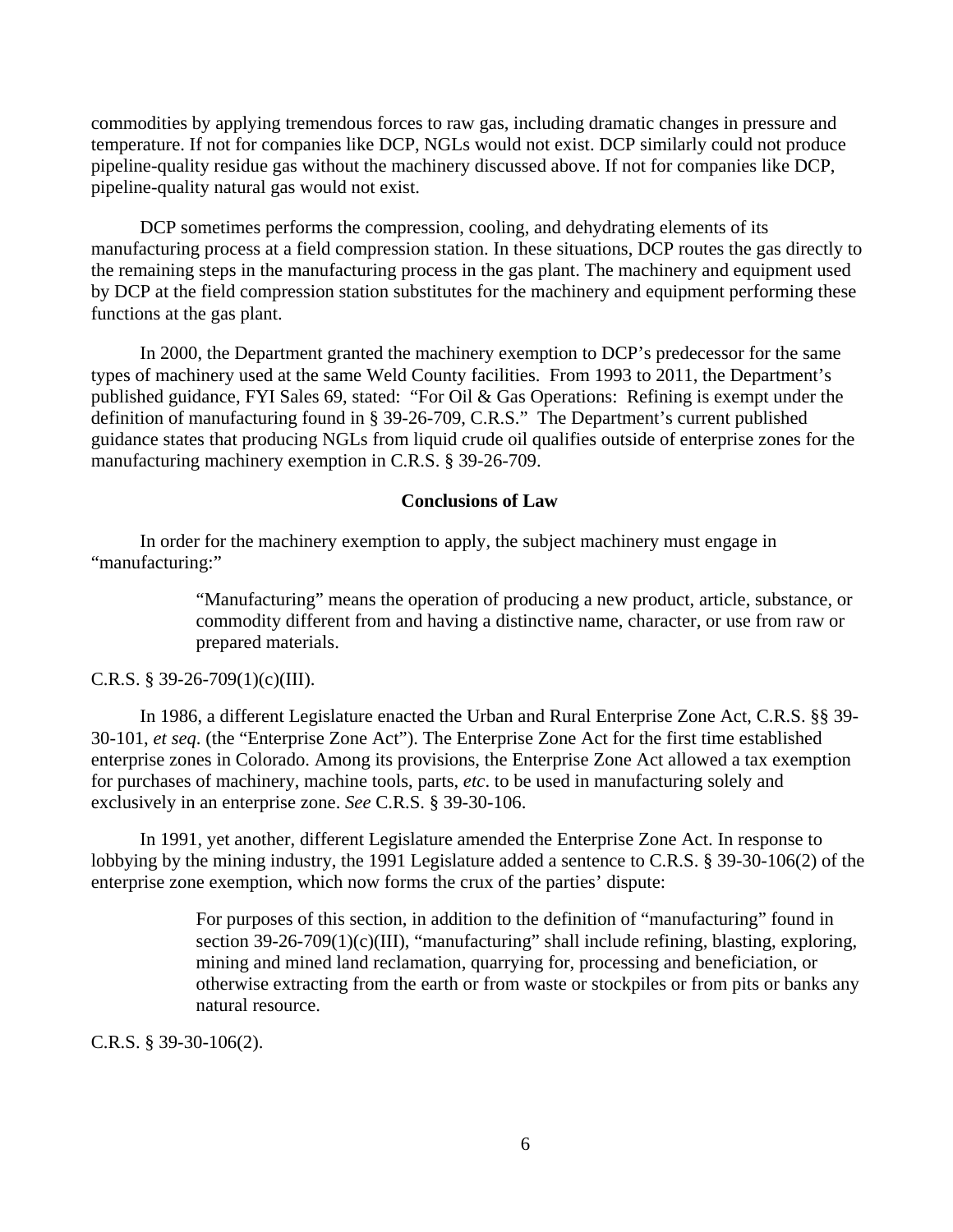In the legislative declaration of policy that accompanied bill, Senate Bill 91-131, the 1991 Legislature plainly stated the narrow purpose and intent of the amendment – to afford tax relief to mining activities in enterprise zones.

> The general assembly hereby declares that its purpose in enacting this act is to clarify that activities related to mining shall be included within the definition of "manufacturing" for purposes of the sale and use tax exemption found in the "Urban and Rural Enterprise Zone Act*"*, article 30 of title 39, [C.R.S.]

Medina Affidavit, Exh. C, pp. 12-13 (Legislative History of S.B. 91-131) (emphasis added)

The Department claims that DCP is precluded from relief under the machinery exemption statute enacted by the 1979 Legislature (C.R.S. § 39-26-709), based upon the amendment made to the enterprise zone exemption statute (C.R.S. § 39-30-106) by the 1991 Legislature. The Department infers that the 1991 Legislature's use of the words "refining" and "processing" in the enterprise zone exemption statute means that "manufacturing" as defined in the machinery exemption statute does not involve those activities.

The Court rejects the Department's argument. The machinery exemption does not exclude all refining or processing from the definition of "manufacturing," and the enterprise zone exemption is limited to mining activities, particularly activities surrounding the extraction of natural resources from the earth. The legislative history confirms that the 1991 Legislature intended to limit the Enterprise Zone Act amendment to mining activities.

The machinery exemption statute defines "manufacturing" to mean "the operation of producing a new product, article, substance, or commodity different from and having a distinctive name, character, or use from raw or prepared materials." C.R.S. § 39-26-709(1)(a)(III). That definition does not exclude "refining" or "processing." *State Dep't of Rev. v. Adolph Coors Co.*, 724 P.2d 1341, 1345 (Colo. 1986) (Courts "cannot restrict by judicial decision a provision that the General Assembly has left unrestricted."). Simply, the 1979 Legislature defined the term "manufacturing" in the machinery exemption, and that statutory definition governs. *Farmers Ins. Exch. v. Bill Boom, Inc.*, 961 P.2d 465, 470 (Colo. 1998) ("when the legislature defines a term in a statute, that definition governs"). If DCP satisfies the statutory definition of "manufacturing," it qualifies for the machinery exemption.

The enterprise zone exemption statute provides that "'manufacturing' shall include refining, blasting, exploring, mining and mined land reclamation, quarrying for, processing and beneficiation, or otherwise extracting from the earth … any natural resource." C.R.S. § 39-30-106(2). First, the phrase "or otherwise extracting from the earth … any natural resource" demonstrates the 1991 Legislature's intent to narrowly extend the exemption to mining and extraction activities, which are performed by mining companies or exploration and production companies. DCP is neither a mining company, nor an exploration and production company, and does not engage in mining or extracting natural resources from the earth.

Each of the listed activities has a specific and traditional meaning in the mining industry. A mining dictionary published by the U.S. Department of Interior confirms this point:

> ● Refining: "The purification of crude metallic products, as the refining of base bullion (silver lead) produces nearly pure lead and silver."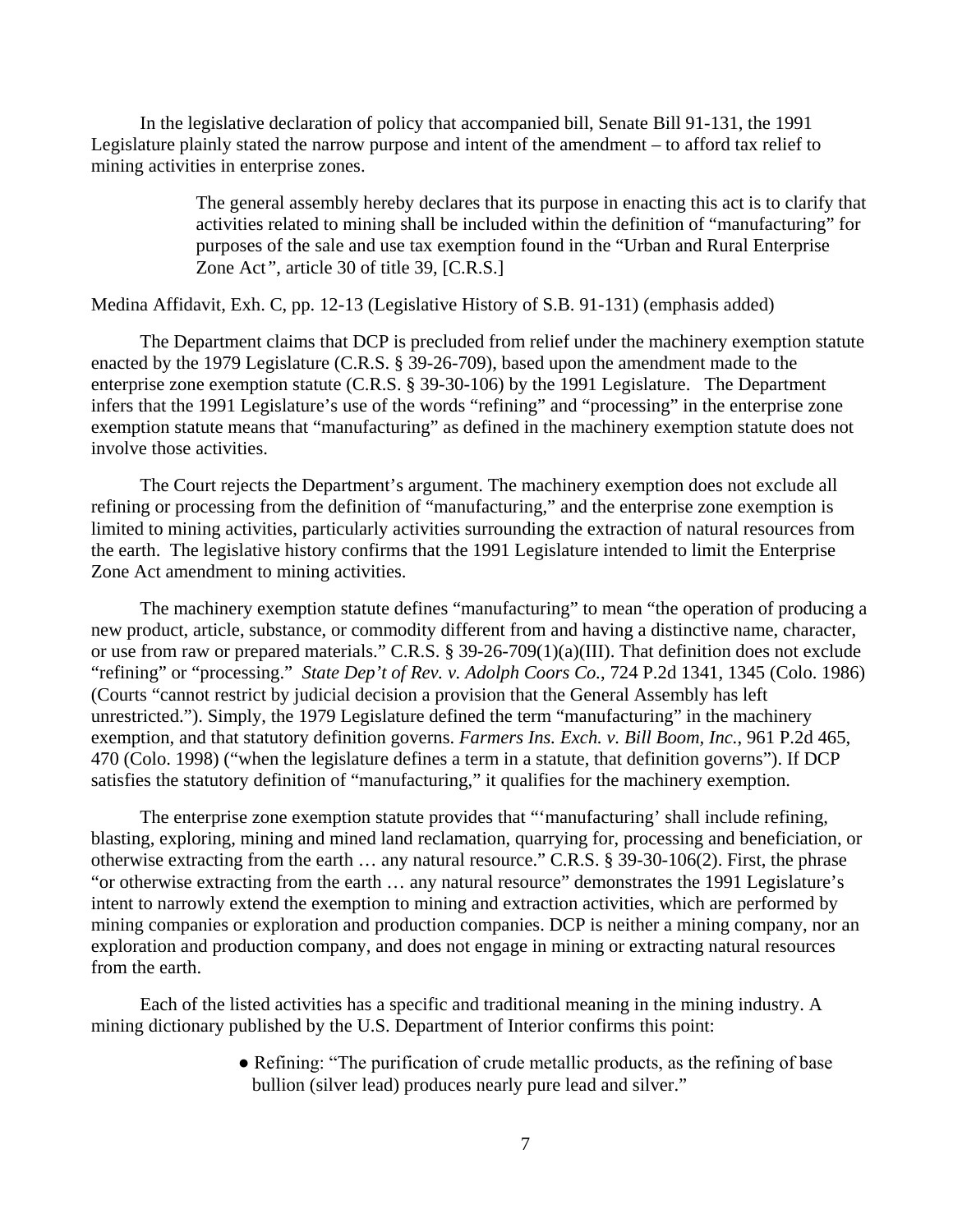- Blasting: "The operation of breaking coal, ore, or rock by boring a hole in it, inserting an explosive charge, and detonating or firing it…." 9
- $\bullet$  Exploration: "The search for coal, mineral, or ore by (1) geological surveys; (2) geophysical prospecting (may be ground, aerial, or both); (3) boreholes and trial pits; or (4) surface or underground headings, drifts, or tunnels."
- Mining: "The science, technique, and business of mineral discovery and exploitation. Strictly, the word connotes underground work directed to severance and treatment of ore and associated rock. Practically, it includes opencast work, quarrying, alluvial dredging, and combined operations, including surface and underground attack and ore treatment."
- Reclamation: "The recovery of coal or ore from a mine, or part of a mine, that has been abandoned because of fire, water, or other cause."
- Quarry: "An open or surface working, usually for the extraction of building stone, as slate, limestone, etc."
- Processing: "The methods employed to clean, process, and prepare coal and metallic ores into the final marketable product."
- Beneficiation: "The dressing or processing of ores for the purpose of (1) regulating the size of a desired product, (2) removing unwanted constituents, and (3) improving the quality, purity, or assay grade of a desired product…."

Medina Affidavit, Exh. D, pp. 97, 98, 401, 715, 866, 883, 902, 907 (U.S. Dep't of Interior, *Dictionary of Mining Terms* (Jan. 1990)). DCP does not refine, blast, explore, mine, reclaim, quarry, process or beneficiate coal or ores, as those terms are defined in the mining industry.

The Department misconstrues the word "processing" in the exemption by taking it out of context and treating it as a stand-alone term. This is contrary to the legislative history. The term "processing" appears in the statute as part of a single phrase, "processing and beneficiation," that is intended to be read together, just as the phrase "mining and mined land reclamation" is intended to be read together. The 1991 Legislature's intent in using the phrase, "processing and beneficiation."

The legislative history of the 1991 Legislature's amendment to the enterprise zone exemption in C.R.S. § 39-30-106 removes any doubt that the Department's interpretation is incorrect. The legislative history establishes that the amendment, Senate Bill 91-131, was intended to extend the enterprise zone exemption to the mining industry (specifically, extraction-related activities); that the amendment was enacted in response to the Department's position at the time that mining did not qualify for the enterprise zone exemption; and that the phrase "processing and beneficiation" is a mining term of art associated with "mineral ores."

The legislative declaration of policy is often the "best guide" to determine the scope and intent of a statute. *People v. McKinney*, 99 P.3d 1038, 1043 (Colo. 2004). Here, the 1991 Legislature plainly stated that it intended the amendment to achieve a narrow purpose – to afford tax relief to mining activities (specifically, extraction-related activities) in enterprise zones, and only to such activities: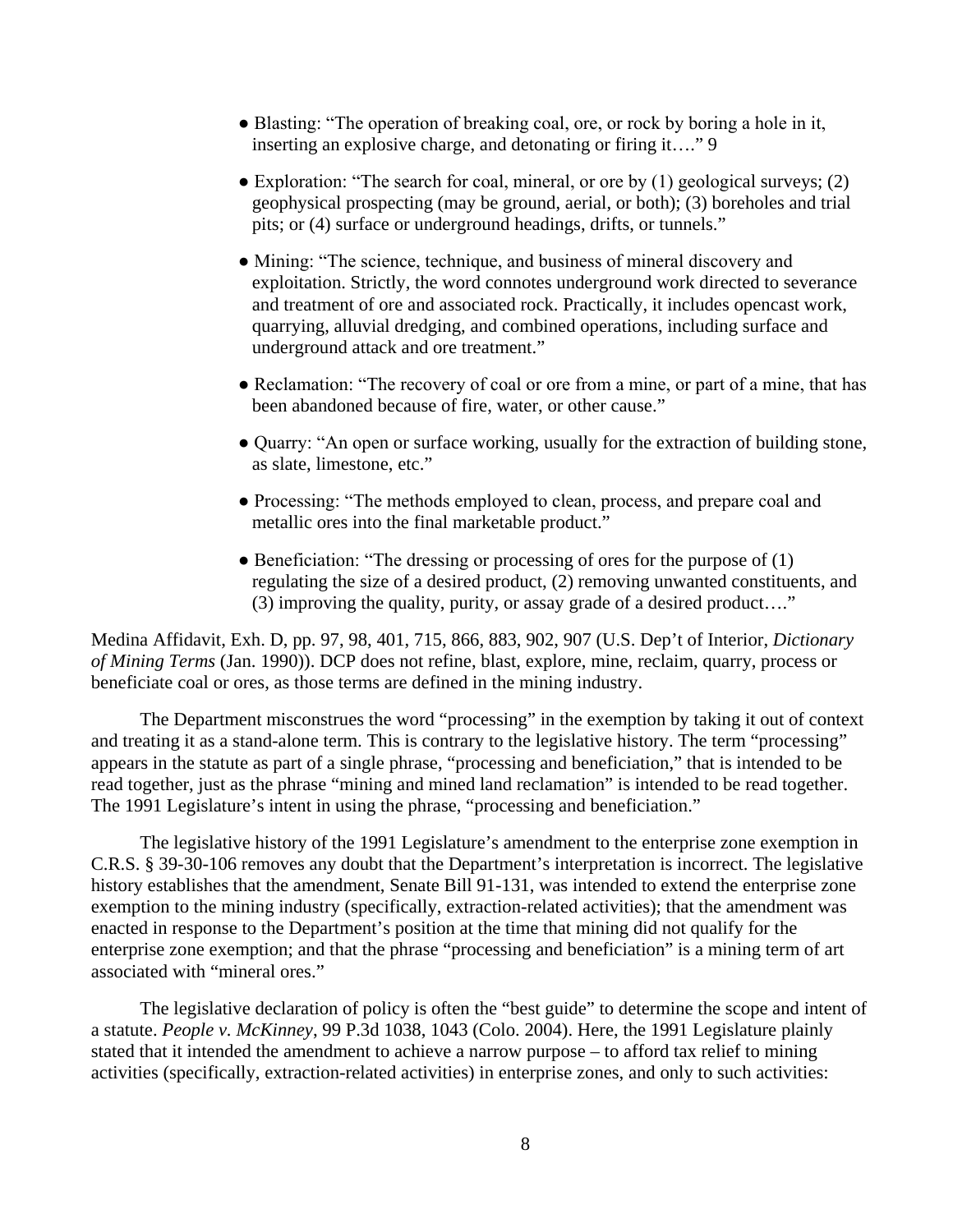The general assembly hereby declares that its purpose in enacting this act is to clarify that activities related to mining shall be included within the definition of "manufacturing" for purposes of the sale and use tax exemption found in the "Urban and Rural Enterprise Zone Act*"*, article 30 of title 39, [C.R.S.]

Medina Affidavit, Exh. C, pp. 12-13 (Legislative History of S.B. 91-131) (emphasis added).

The legislative history fully supports the narrow legislative declaration of policy. Senator Pastore, a bill sponsor, introduced Senate Bill 91-131 in the Senate Finance Committee and explained its intent and purpose:

> What this bill does is include mining within the purview of enterprise zones within the purview of manufacturing. That process, which now is different than the way my grandfather mined with  $a - a$  shovel, he drilled by hand, he went down in the mines – in the coal mines in Louisville, Colorado and drilled the mine. Now the miner is actually a machine. They're going to what we call the long wall and continuous mining machines. And these things cost – the continuous mining machine is a million dollars, for example. A long wall might be as much as \$2 million. Very capital-intensive. And the actual individual person that runs the miner stands back and usually operates it by remote control, which, of course, is much safer.

*Id.*, Exh. F, pp. 3-4 (emphasis added).

Senator Pastore further emphasized:

But that's the – those are the background reasons that I'm running the bill, is to include mining, and what we are trying to do is stimulate the economy, the backbone of the economy, in several counties, including Delta County, in the state in coal mining. And many of the miners in Delta County are losing money, not making profits, because of the need to invest millions of dollars in these machines. And the enterprise zone designation designating mining as manufacturing in the enterprise zones could make the difference between closures of the mine – the mines or the mines staying open.

*Id.*, Exh. F, p 4 (emphasis added).

Representative Williams, also a bill sponsor, added that Senate Bill 91-131 also responded to the Department's inconsistent treatment of mining under the enterprise zone exemption statute:

> Senate Bill 131 is a bill that is here because we want to make sure that the Department of Revenue clearly understands what the term of manufacturing is as it relates to mining activities. They have been treating it differently depending on the issue and so that's the reason we're bringing the bill.

# *Id*., Exh. F, p. 14.

The Legislative Council's Revised Fiscal Note is equally clear. Relying on tax estimates provided by the Department for "mining equipment," the Legislative Council stated: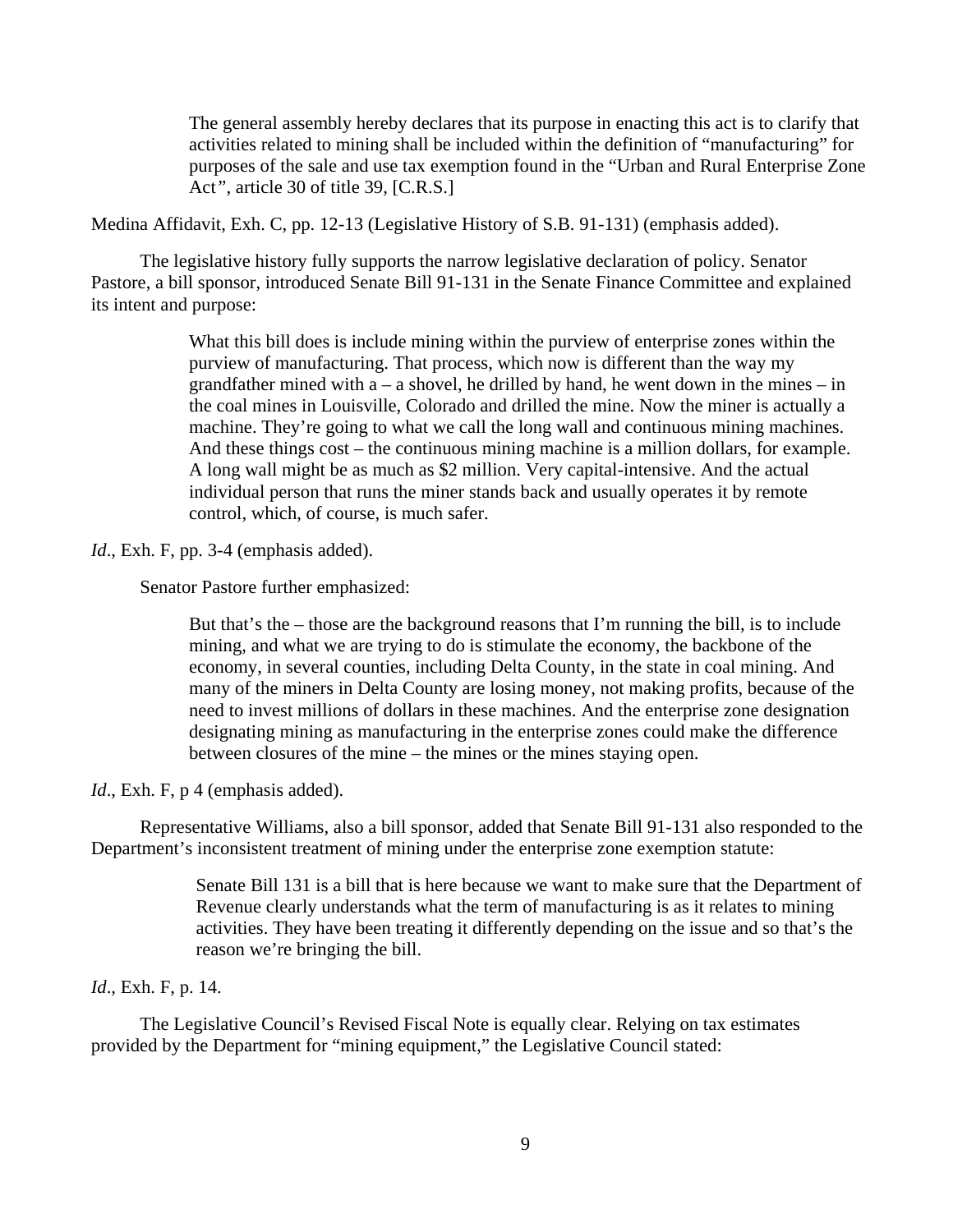An estimate of the amount of sales and use tax paid by mining concerns who are located within an enterprise zone cannot be made because, currently, no data are available which would identify the sales tax reports of mining firms located within Enterprise Zones.

The Department of Revenue estimates that a total annual State sales and use tax collections on mining equipment is \$1,677.0[0]. However, it is recognized that only mining equipment purchased within an enterprise zone would be exempt from state sales and use tax by the bill. Thus, the actual General Fund revenue loss as a result of the bill would be some fraction of the total mining equipment sales tax remittances as reported on sales tax returns.

Some additional corporate or personal income tax revenues would be due to the State from the increase in the net incomes of mining operations as a result of reduced expenses for the payment of sales tax. Thus, corporate and individual income tax would make up approximately five percent of the General Fund sales tax reduction caused by the bill.

*Id.*, Exh. C, p. 8 (Feb. 7, 1991 Legislative Council Revised Fiscal Note) (emphasis added).

Critically, the legislative history also establishes that the Department misconstrues the lynchpin to its legal theory – the word "processing" in C.R.S. § 39-30-106(2). The 1991 Legislature added the term "processing" to Senate Bill 91-131 by amendment as part of a single phrase intended to be read together, "processing and beneficiation," not two distinct words or activities. Indeed, upon Representative Williams' invitation, Diane Orf of the Colorado Mining Association testified as follows during the committee meetings: "Beneficiation is a term of art associated with the processing of mineral ores." *Id.*, Exh. F, p. 10 (emphasis added). The phrase "processing and beneficiation" is consistent with the 1991 Legislature's narrow purpose to extend the exemption to the mining industry. As intended by the 1991 Legislature, the phrase had nothing to do DCP or its activities.

The Department's statutory construction also is fundamentally illogical. Many industries, including the mining industry and the oil and gas industry, use the terms refining and processing. DCP often refers to its own facilities as gas processing plants. However, the terms have different meanings in different contexts. Simply because DCP operates a gas processing plant does not mean that it is engaged in "processing and beneficiation" within the meaning of C.R.S. § 39-30-106(2), nor does it mean that DCP cannot also engage in "manufacturing" within the meaning of C.R.S. § 39-26- 709(1)(c)(III). The machinery exemption itself uses the phrase "manufacturing process," demonstrating that manufacturing and processing are fully compatible – not mutually exclusive. *See* C.R.S. § 39-26- 709(1)(d). Indeed, the terms are often defined interchangeably in dictionaries: "manufacture" means "the process of making wares by hand or by machinery," while "process" means "a continuous operation or treatment esp. in manufacture." Merriam-Webster's Collegiate Dictionary, pp. 757, 990 (11th ed. 2003) (emphasis added). Another state tax exemption, informally known as the "processing exemption," underscores this point. This exemption establishes unequivocally that "manufacturing" a "product" may be accomplished by "processing":

> Sales to and purchases of tangible personal property by a person engaged in the business of manufacturing, compounding for sale, profit, or use, any article, substance, or commodity, which tangible personal property enters into the processing of or becomes an ingredient or component part of the product or service which is manufactured, compounded, or furnished, and the container, label, or the furnished shipping case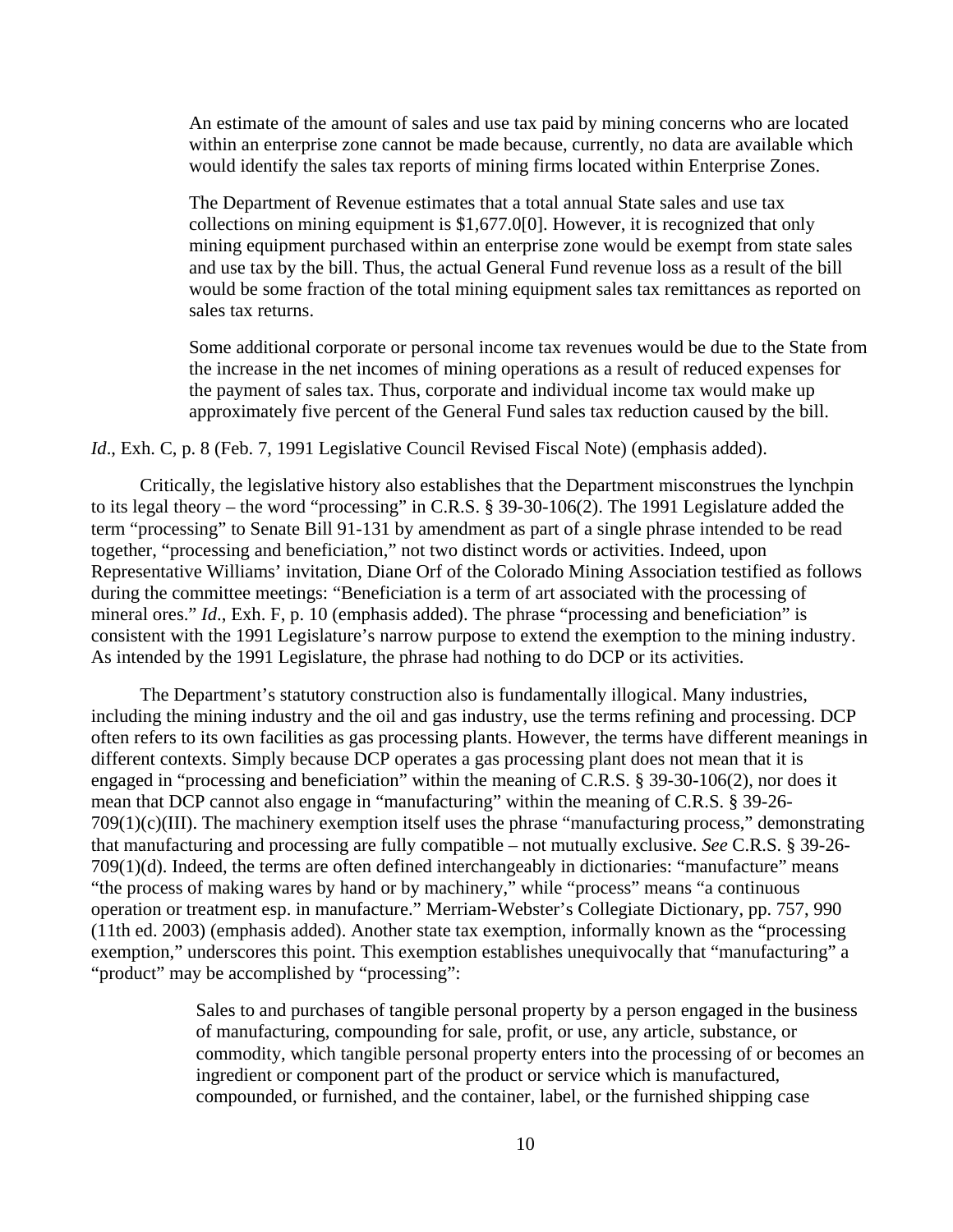thereof, shall be deemed to be wholesale sales and shall be exempt from taxation under this part 1.

### CRS § 39-26-102(20)(a).

The Department's claim that "manufacturing" must be interpreted to exclude all forms of "processing" and "refining" is illogical. *See Flood v. Mercantile Adjust. Bureau, LLC*, 176 P.3d 769, 772 (Colo. 2008) (courts avoid constructions leading to illogical or absurd results).

The Department's own published guidance on the enterprise zone exemption further undermines its position. In August 2011, the Department issued the current version of For Your Information ("FYI") Sales 69, titled "Enterprise Zone Exemption for Machinery and Machine Tools Used in Mining." Medina Affidavit, Exh. E, pp. 19-20. FYI Sales 69 states that "refining" crude oil to produce hydrocarbon products outside an enterprise zone qualifies as exempt "manufacturing" under the machinery exemption. *Id.*,  $\P$  19. Yet, in this case, the Department argues that "refining" raw natural gas to produce hydrocarbon products outside an enterprise zone does not qualify as exempt "manufacturing" under the machinery exemption. Whatever distinction the Department may be drawing between "refining" crude oil and "refining" raw natural gas is not found in either of the exemption statutes at issue, and makes little sense when one considers that the subject crude oil and raw natural gas well may have come from the same wellbore.

As a matter of law, the Department cannot define the scope of the 1979 machinery exemption statute based upon an amendment made to a different exemption statute, by a different 1991 Legislature, twelve years later. The Colorado Supreme Court has held that courts "cannot infer the intent of an earlier legislature from the views of a subsequent one." *Nieto*, 993 P.2d at 503, n.6.

These cases and principles are directly applicable here. The Legislature enacted the machinery exemption statute and the definition of "manufacturing" in 1979, before enterprise zones even existed. Seven years later, in 1986, a different Legislature enacted an entirely new set of statutes comprising the Enterprise Zone Act. Five years later, in 1991, yet another, different Legislature amended the enterprise zone exemption statute to add the disputed sentence to C.R.S. § 39-30-106(2). As a matter of law, the 1991 Legislature's amendment to C.R.S. § 39-30-106(2) cannot establish the meaning of "manufacturing" as defined by the 1979 Legislature. *Nieto*, 993 P.2d at 503 n.6; *People v. Duncan*, 109 P.3d 1044, 1046 (Colo. App. 2004). Indeed, *Nieto* and *Duncan* teach that even an amendment to the same statute cannot establish a prior legislature's intent. *Id*. Here, the Department seeks to infer the 1979 Legislature's intent in enacting the machinery exemption in C.R.S. § 39-26-709, by reference to the 1991 Legislature's amendment to a different statute, C.R.S. § 39-30-106, in a different article of the Colorado Revised Statutes. The Department's construction cannot be adopted.

Whether DCP's activities qualify for the machinery exemption must rise or fall based on the definition of "manufacturing" in the machinery exemption statute, C.R.S. § 39-26-709, as enacted by the Legislature in 1979, and not C.R.S. § 39-30-106.

DCP must show that it satisfies the definition of manufacturing in C.R.S. § 39 26 709(1)(c)(III), specifically, that it engages in the "operation of producing a new product, article, substance, or commodity different from and having a distinctive name, character, or use from raw or prepared materials."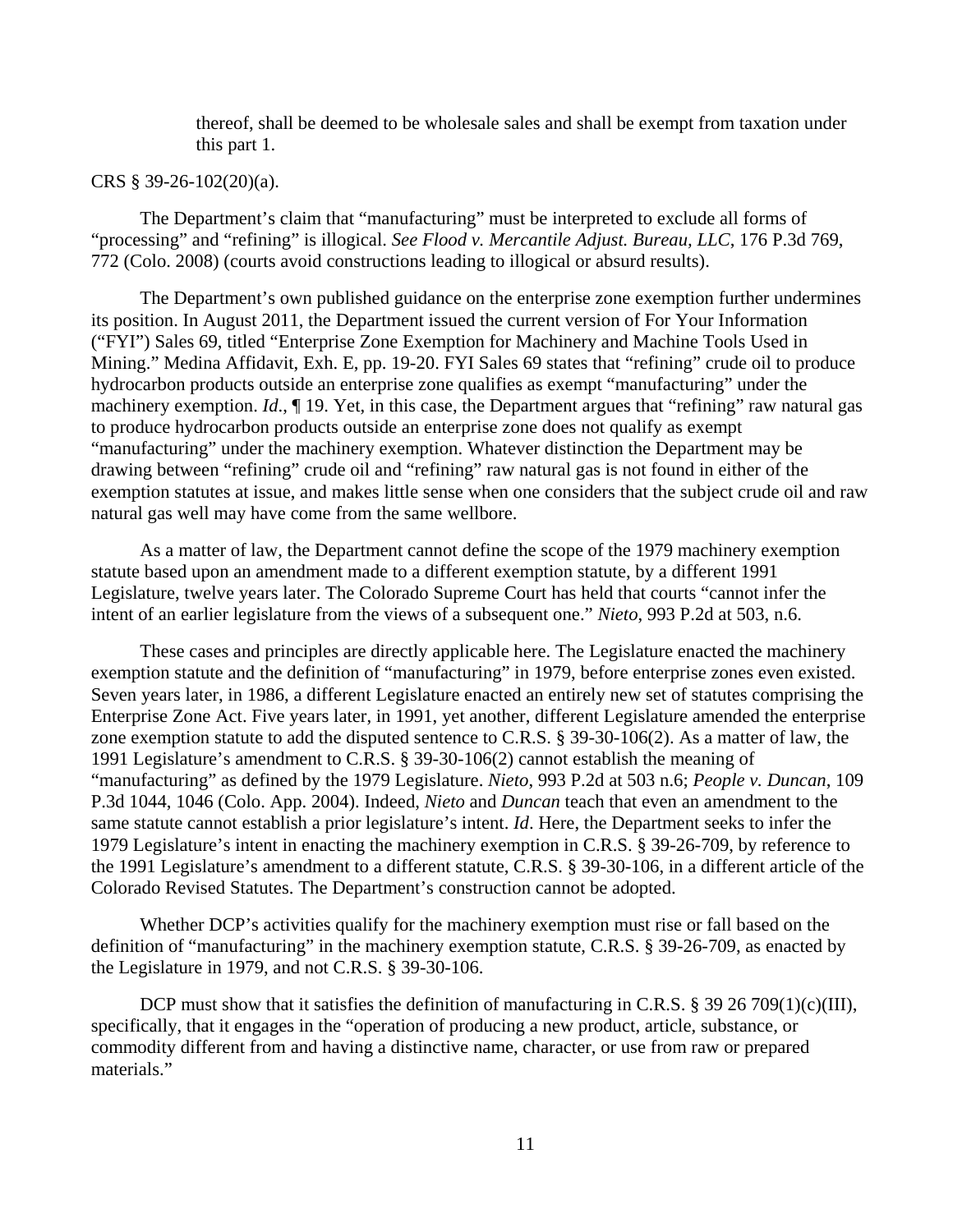First, it is clear that DCP begins its operations with inputs that constitute "raw or prepared materials" under the definition. Although DCP need only demonstrate that the raw natural gas that serves as its manufacturing input is either a raw material or a prepared material, The Court finds that the raw natural gas is both. Mr. Kuchinski testified by affidavit that the raw natural gas is regarded in the natural gas industry as a raw material for the production of DCP's NGLs and marketable natural gas. This testimony is consistent with a common understanding of the term "raw material," as interpreted by Colorado courts and common dictionary definitions. See, e.g., Wash. County Bd. of Equal. v. Petron Dev. Co., 109 P.3d 146, 152 (Colo. 2005) (referring to "wet oil" taken from a well as "raw material"); California Co. v. State, 348 P.2d 382, 398 (Colo. 1959) (referring to crude oil and raw gas as "raw materials" taken from "the bowels of the earth in Colorado"); The American Heritage Dictionary, p. 1454 (4th ed. 2006) (defining "raw material" as "[a]n unprocessed natural product used in manufacture").

I also conclude that the raw gas acquired by DCP is a "prepared material" under C.R.S. § 39 26 709(1)(c)(III). DCP purchases the raw gas as it exits a wellhead separator, which separates the raw gas from crude oil and water. In performing this separation, the separator has "prepared" the raw gas for DCP's manufacturing activities.

Second, as required by the governing statutory definition of "manufacturing," I find that DCP produces a "product, substance, article, or commodity" from the raw or prepared materials. The testimony of Mr. Kuchinski demonstrates that each NGL produced by DCP, as well as its marketable natural gas, is a separate and distinct product and commodity, sold by DCP to third parties, and traded on world commodity markets. Consistent with this testimony, in Final Determination DD 628, the Executive Director described the NGLs and marketable natural gas produced by DCP as "products" and "commodities." See, e.g., Final Determination DD 628, p. 5 ("The clear question in this case is whether the process employed by DCP to turn the gas stream into different commodities is manufacturing under C.R.S. § 39-26-709(1)(c)(III)."); id., p. 6 ("The materials removed [by DCP] are the various gases that are commodities and sold in markets to consumers."). It is therefore clear that DCP satisfies the statutory requirement that it produce a "product, article, substance, or commodity."

Third, under the definition of "manufacturing," DCP must produce a "new" product, substance, article, or commodity, which the definition describes as one that is "different from and having a distinctive name, character, or use from raw or prepared materials." C.R.S. § 39 26 709(1)(c)(III). DCP must satisfy only one of these differentiating criteria. In this case, each NGL and the marketable natural gas produced by DCP are different from and have a distinctive name, character, and use from the raw gas input.

Each NGL and marketable natural gas commodity produced by DCP has a distinctive name (liquid propane, butane, etc.) from the raw gas feedstock. The record testimony shows that each product is sold as a distinct commodity, under its distinct name, on commodities exchanges.

Each NGL produced by DCP has a distinctive character from the raw gas feedstock. Among these differences in character, the NGL products produced by DCP are liquids; the raw gas that serves as DCP's input is entirely in gaseous form. The NGL products produced by DCP do not exist in nature, while the raw gas is found in nature. The NGLs produced by DCP have a broad range of technical characteristics different from both raw gas and each other, including different molecular weights, boiling and freezing points, and BTU content. The marketable natural gas produced by DCP also has a different and distinctive character from the raw gas feedstock. Unlike raw gas, the marketable,